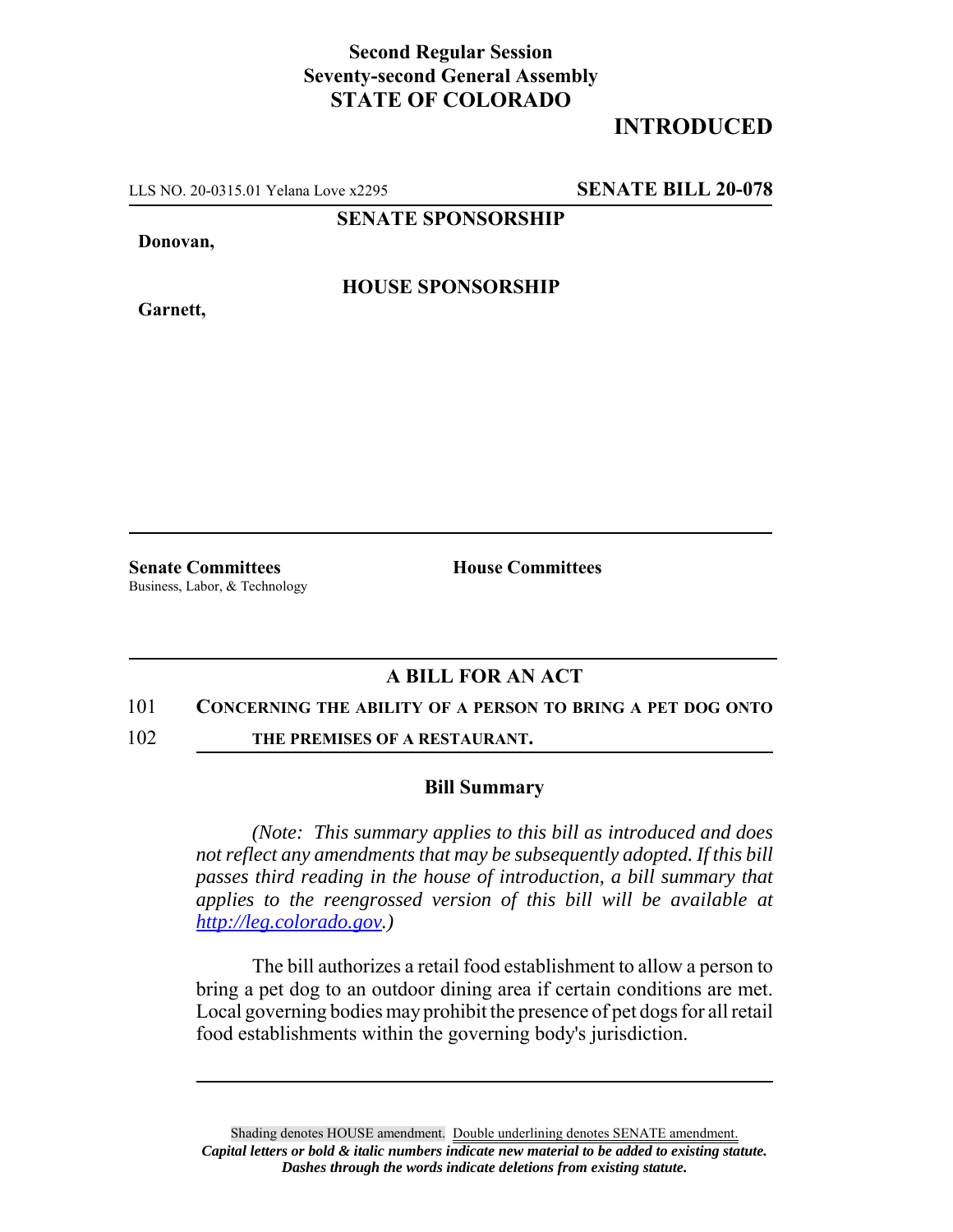*Be it enacted by the General Assembly of the State of Colorado:*

 **SECTION 1.** In Colorado Revised Statutes, **add** 25-4-1615 as follows:

 **25-4-1615. Pet dogs in retail food establishments - prohibited - exceptions.** (1) EXCEPT AS SPECIFIED IN SUBSECTION (2) OF THIS SECTION, A PERSON MAY HAVE A PET DOG IN AN OUTDOOR DINING AREA OF A RETAIL FOOD ESTABLISHMENT IF:

 (a) THE RETAIL FOOD ESTABLISHMENT ELECTS TO ALLOW PET DOGS IN ITS OUTDOOR DINING AREA;

 (b) A SEPARATE ENTRANCE IS PRESENT THROUGH WHICH THE PET DOG ENTERS AND EXITS THE OUTDOOR DINING AREA WITHOUT PASSING 12 THROUGH THE RETAIL FOOD ESTABLISHMENT;

 (c) THE PERSON DOES NOT ALLOW THE PET DOG ON CHAIRS, 14 BENCHES, SEATS, OR OTHER FURNITURE OR FIXTURES;

 (d) THE OUTDOOR DINING AREA IS NOT USED FOR FOOD OR DRINK PREPARATION; EXCEPT THAT AN EMPLOYEE OF THE RETAIL FOOD ESTABLISHMENT MAY REFILL A BEVERAGE GLASS IN THE OUTDOOR DINING AREA FROM A PITCHER OR OTHER CONTAINER;

 (e) THE PET DOG IS ON A LEASH OR CONFINED IN A PET CARRIER 20 AND IS UNDER THE CONTROL OF A PERSON;

 (f) THE LICENSEE OF THE RETAIL FOOD ESTABLISHMENT ENSURES COMPLIANCE WITH LOCAL ORDINANCES RELATED TO SIDEWALKS, PUBLIC NUISANCES, AND SANITATION; AND

 (g) THE RETAIL FOOD ESTABLISHMENT IS IN COMPLIANCE WITH ANY OTHER CONTROL MEASURES APPROVED BY THE COUNTY OR DISTRICT PUBLIC HEALTH AGENCY.

27 (2) (a) THE GOVERNING BODY OF A CITY, COUNTY, OR CITY AND